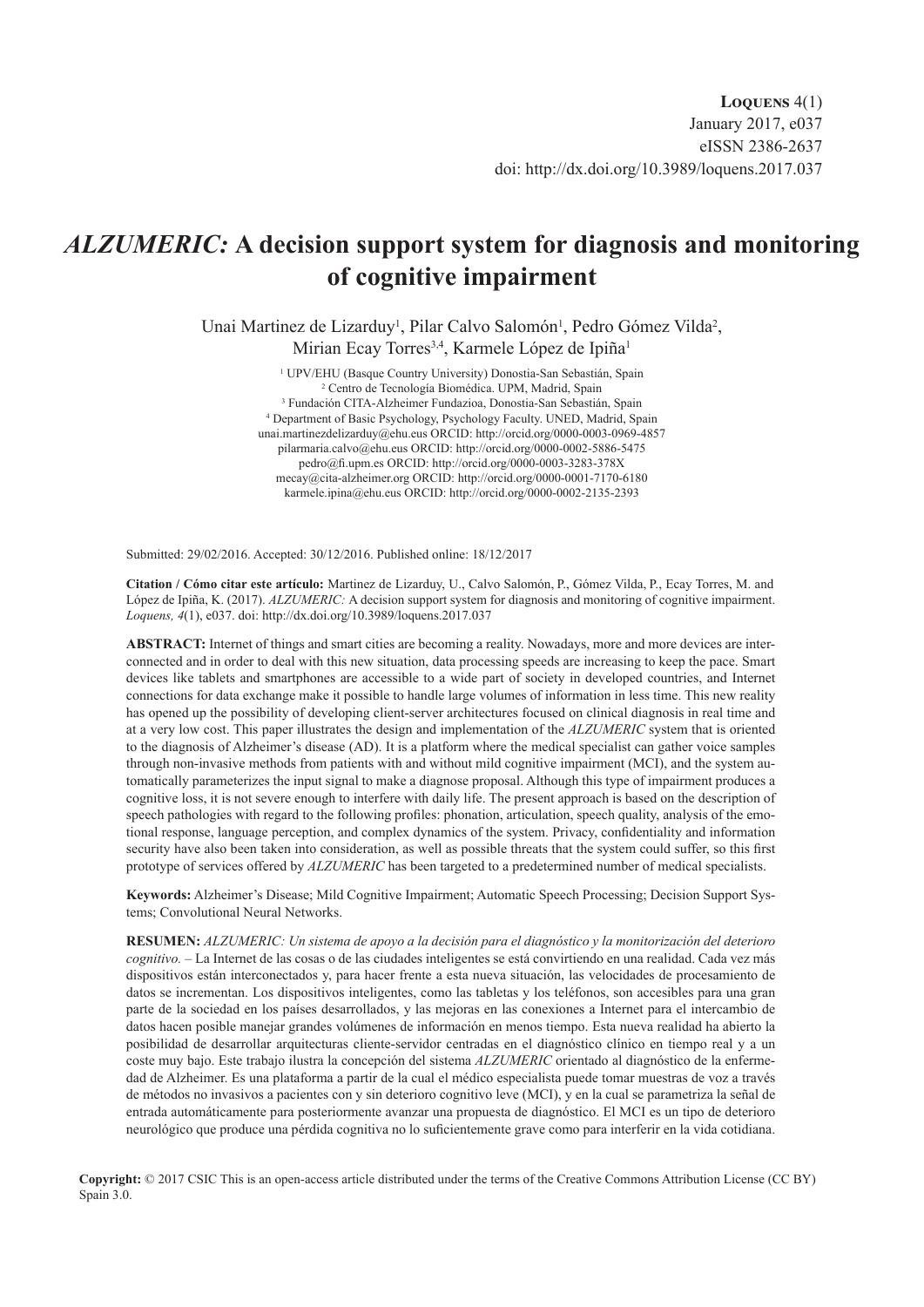2 • Unai Martinez de Lizarduy, Pilar Calvo Salomón, Pedro Gómez Vilda, Mirian Ecay Torres, Karmele López de Ipiña

El presente estudio está enfocado hacia la descripción de las patologías del habla con respecto a los siguientes perfiles: fonación, articulación, calidad del habla, análisis de la respuesta emocional, percepción del lenguaje y dinámica de sistemas complejos. También se consideran aspectos relativos a la privacidad, la confidencialidad y la seguridad de la información frente a las posibles amenazas que pudiera sufrir el sistema, por lo que este primer prototipo de servicios ofrecidos por *ALZUMERIC* se ha dirigido a un número predeterminado de médicos especialistas.

**Palabras clave:** enfermedad de Alzheimer; deterioro cognitivo leve; procesamiento automático del habla; sistemas de apoyo a la decisión; Redes Neuronales convolucionales.

# **1. INTRODUCTION**

In a world in continuing evolution, where digital interactions are part of daily life and Internet of things or smart cities are becoming a reality in many fields, health services start demanding new interactive and digital solutions where the final user will play an active role. Besides, classic clinical practice relies increasingly on technological support for making clinical decisions, which serves as a help for specialists, reduces the time to perform a reliable diagnosis, and substantially improves health resources by decreasing medical testing time and costs (Alzheimer's Disease International, 2015).

In this scenario, the dramatic aging of the world population is causing cognitive impairment to reach epidemic level. In this sense, its early detection by premature symptoms would be crucial to optimize management, and could open a new scenario for potential interventions. Undoubtedly, an early and accurate diagnosis of this kind of diseases could help to decrease its social impact and consequences. Thus, early clinical tests should be reinforced and consistent with complementary evaluations, rehabilitation and monitoring. Over the last decades there have been useful advances not only in classic assessment techniques but also in novel screening strategies for preliminary assessment or monitoring during the evolution of the disease. Non-invasive intelligent techniques of diagnosis may become valuable tools for clinical and domestic environments that can complement diagnosis and/ or monitor its progress. These methodologies are easy to apply, and can be introduced in the standard medical protocols without altering daily life. Moreover, they are capable of yielding information easily, quickly, and inexpensively (Faundez-Zanuy et al., 2013; Klimova et al., 2015; Laske et al., 2015; López-de-Ipiña et al., 2013). Thus, even non-technical staff in the usual environment of the patient could use these methodologies without altering or blocking the patient abilities, but a medical supervision is required (Laske et al., 2015). Among non-invasive methods, automatic analysis of speech, which involves verbal communication (one of the first damaged skills in MCI/AD patients), provides a natural, friendly and powerful tool for early diagnosis and low cost screening.

This work presents the conception and preliminary evaluation of the *ALZUMERIC* system, a low-cost technological platform oriented to the diagnosis of Alzheimer's disease (AD) by speech analysis. It is a platform where the medical specialist can gather voice samples through non-invasive methods from patients with and without mild cognitive impairment (MCI) and AD. The server parameterizes the input signal for medical assessment and it makes an evaluation so that the patient is assigned to the group with MCI or excluded from it. The score of diagnosis has substantially improved with deep learning algorithms. This diagnosis is crucial because it may allow to treat the disease at an early stage. The entire process is monitored in real time and is based on protocols included under TCP/IP. Privacy and information security have also been taken into consideration, as well as possible threats that the system could suffer, so this first prototype of services offered by *ALZUMERIC* has been targeted to a predetermined number of medical specialists. In this framework, HTTP/HTTPS clients, on web protocols, are responsible for the coordination and exchanges of information between the final user and the servers, and are integrated into all terminals with Internet access. They are the most important part of the tool. It is likely that the expansion of desktop and mobile devices for clinical use will keep increasing, and since their use is widespread, the platform has a really short learning curve. The analysis of the information matrix to obtain a reliable diagnosis is based on a set of algorithms of deep learning that achieves substantial improvements on results.

This paper is organized as follows. Materials are described in Section 2. Section 3 summarizes the used methods. The protocols and algorithms are discussed in Section 4. The results and discussion are summarized in Section 5, and finally concluding remarks are drawn in Section 6.

## **2. MATERIALS**

In the development and clinical evaluation protocol of the *ALZUMERIC* system, three tasks with different levels of language complexity have been used: Categorical Verbal Fluency (CVF, based on Animal Naming, AN), Picture Description (PD), and Spontaneous Speech (SS). AN and PD have been recorded in a clinical environment, and SS has been carried out in a domestic environment. The participants are different in the three tasks. PD and SS analyze AD patients vs. individuals from a control group (CR), and AN analyzes MCI patients vs. CR. All the work was performed strictly following the ethical guidelines of the organizations involved in the project.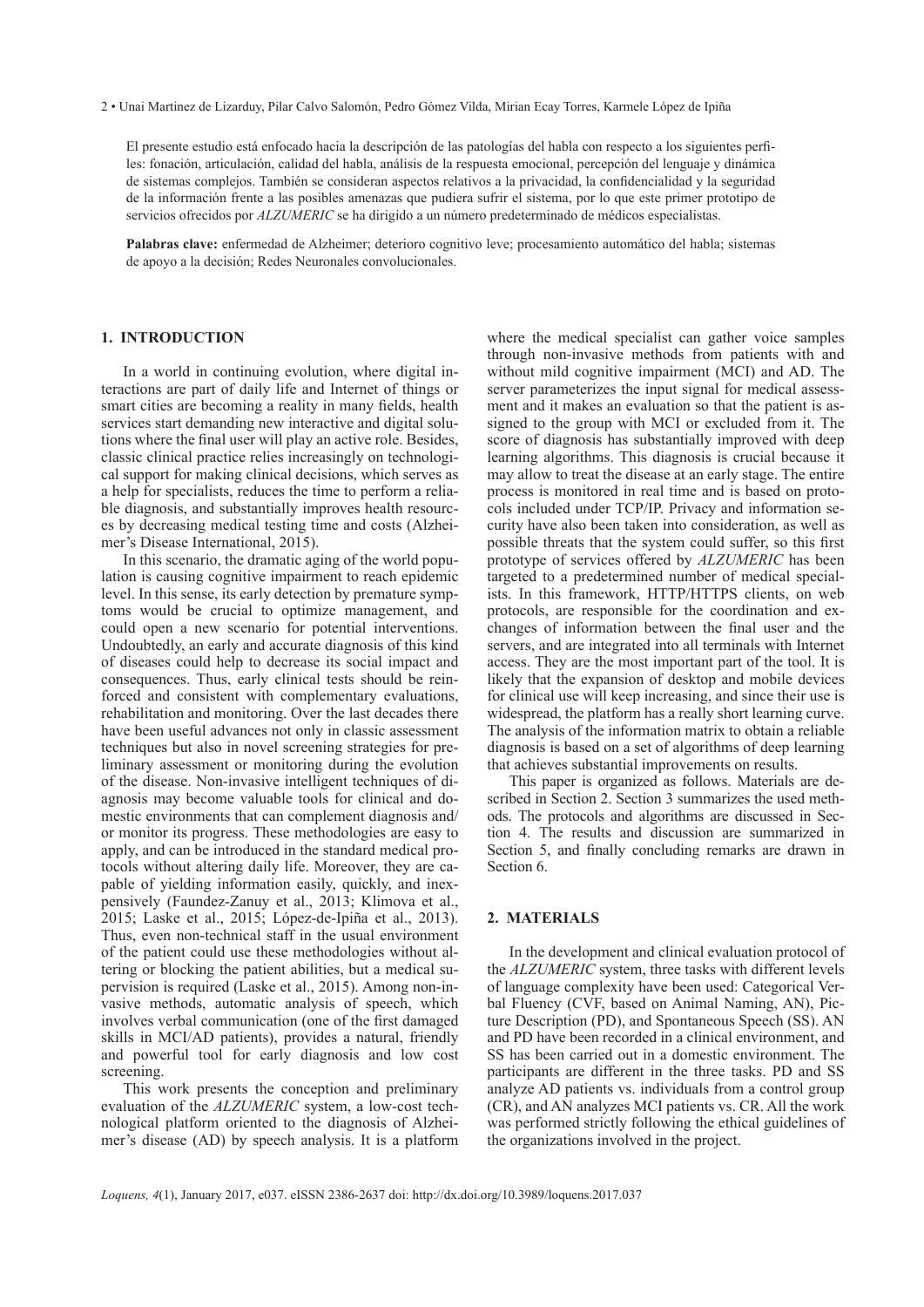# **2.1. Task of** *Categorical Verbal Fluency* **(CVF), based on animal naming**

The task of *Categorical Verbal Fluency* (CVF, or Animal naming, AN), is a test that measures and quantifies the progression of cognitive impairment in neurodegenerative diseases (López-de-Ipiña, 2015). It is widely used to assess language skills, semantic memory and executive functions. During the CVF task the interviewer asks patients to list in one minute all the names they can remember from a category, animal names in our case. The sample consists of 187 healthy controls and 38 patients with MCI, from the cohort of Gipuzkoa-Alzheimer Project (PGA, CITA-PGA, 2017) of the CITA-Alzheimer Foundation.

## **2.2. Picture description task**

This pilot study, which is part of the Gipuzkoa-Alzheimer Project (PGA) and the Memory Clinic of the CITA-Alzheimer Foundation, includes six subjects with diagnosis of AD and 12 healthy controls (sub-database MINI-PGA), that is, the sample included data from 18 subjects. The task consists in the verbal description of a picture (CITA-PGA, 2017).

#### **2.3. Spontaneous speech task**

In order to develop a new methodology applicable to a wide range of individuals of different sex, age, language, and cultural and social background, a multicultural and multilingual spontaneous speech database has been built in English, French, Spanish, Catalan, Basque, Chinese, Arabic, and Portuguese, comprising video recordings of 50 healthy people (12 hours), and 20 patients with a prior diagnosis of AD (8 hours). The age span of the individuals in the full database is 20-98 years. This database is called AZTIAHO (López-de-Ipiña et al., 2015). The complete speech database consists of about 60 minutes for the AD group, and about 9 hours for the control group. Hereafter, the speech was divided into consecutive segments of 60 seconds in order to obtain appropriate segments for all speakers, yielding a database of approximately 600 segments of spontaneous speech. Finally, in order to perform our experiments a subset was selected, balanced with regard to the age of the participants and the emotional response level. The subset consists of 20 subjects (9 women and 11 men) from the control group, and 20 AD patients (12 women and 8 men). This subset of the database is called *AZTIAHORE*.

# **3. METHODS**

Recent works point out the relevance of dysfluency in speech as a hallmark of MCI and AD. In López-de-Ipiña et al. (2015) it is suggested that shorter speech segments reflect that AD patients require a greater effort to produce speech than healthy individuals.

AD patients speak more slowly with longer pauses, and they spend more time looking for the correct word, which leads to speech dysfluencies or broken messages. Speech dysfluencies are any break, irregularity or nonlexical element that occurs within the period of fluent speech, and that could start or interrupt it.

These include among others, false starts, repeated or re-started phrases, repeated or extended syllables, grunts or non-lexical utterances such as fillers and repaired speech, and instances of speakers correcting their own lisps or mispronunciations (Dingemanse et al., 2013; López-de-Ipiña et al., 2017). In AD patients sometimes these become a verbal utterance of the internal cognitive process or an inner dialogue, and they produce sentences such as: "What is that?", "What was the name?", "Uhm, I can't remember". The increase in the number of dysfluencies and silences may be a sign of deterioration of the disease, which could lead to a deficit in clear communication. As a conclusion, dysfluencies are a direct reflection of the cognitive process during communication, and become an unquestionable hallmark for the detection of this kind of disorders. Although AD is mainly a cognitive disease, it may also present neuromechanical alterations in phonation and articulation. The task of Categorical Verbal Fluency (CVF; animal naming, AN), or animal fluency task, is a test that measures and quantifies the progression of cognitive impairment in neurodegenerative diseases (Lezak et al., 2012; Ruff et al., 1997). The CVF protocol is widely used to assess language skills, semantic memory and executive functions (Lezak et al., 2012). In Figure 1 two examples collected using this protocol may be seen. In Figure 1 (left) the production of a control subject is presented. The subject can utter as many as 40 names in 62 s, whereas in Figure 1 (right) the production of an MCI subject is of only 6 names in 37 s.

The data sample produced using CVF consists of 187 healthy controls and 38 MCI patients being a subset of the cohort of Gipuzkoa-Alzheimer Project (CITA-Alzheimer Foundation, 2017; López-de-Ipiña et al., 2015). Age distributions are given in Table 1. A subset from PGA-OREKA was selected for experimentation.

#### **4. PROTOCOLS AND ALGORITHMS**

The speech analysis approach to evaluate the CVF protocol is based on the integration of several kinds of features in order to model speech and dysfluencies: linear and non-linear. Besides, this approach is based on the description of speech pathologies with regard to phonation, articulation, speech quality, human perception, and the complex dynamics of the system. In this work, we will use some of the most efficient speech features for differentiation between healthy and pathological speech in the state of the art (Gómez-Vilda et al., 2015; López-de-Ipiña et al., 2016; López-de-Ipiña et al., 2017). Most of them are well known in the field of speech signal processing,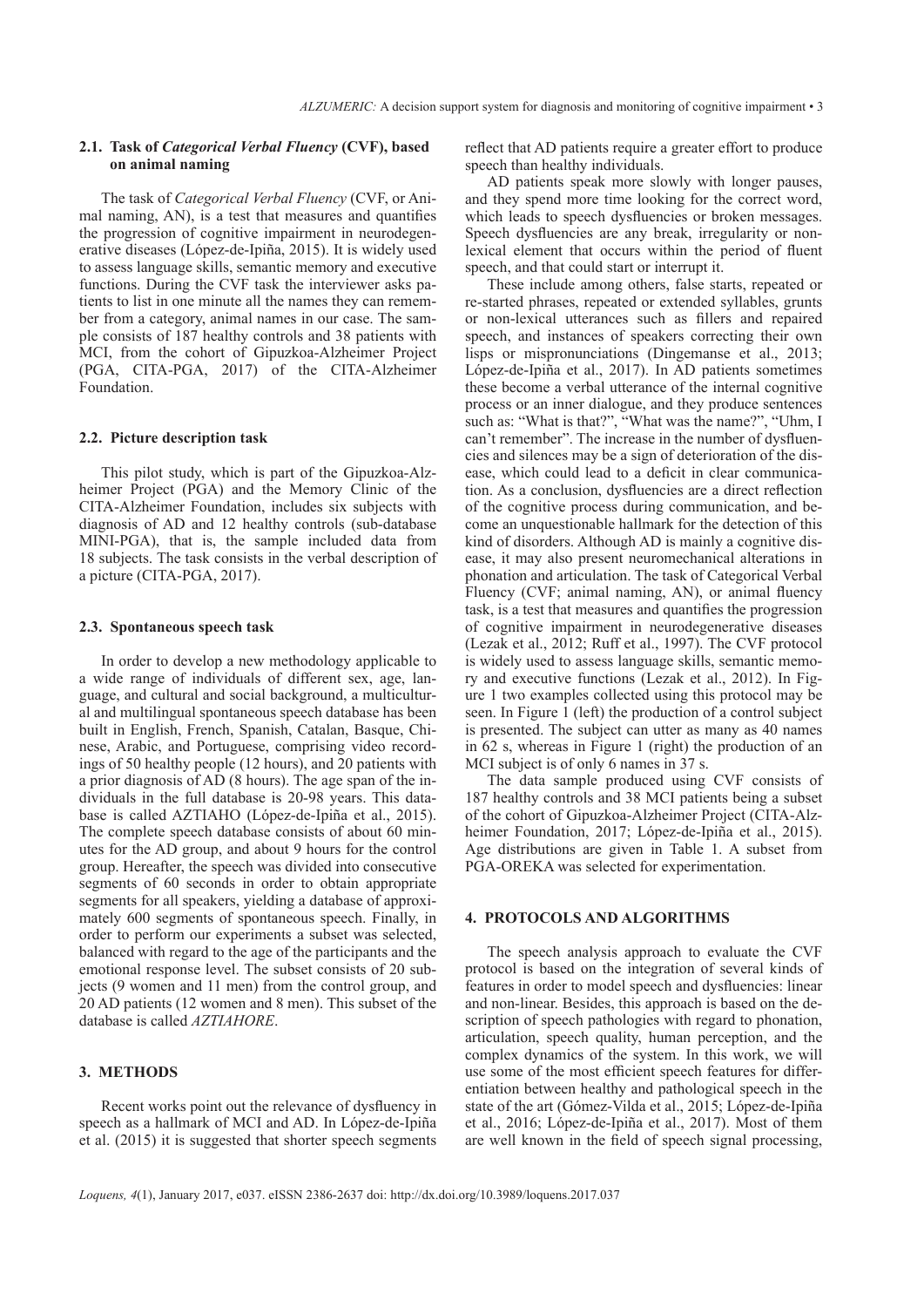#### 4 • Unai Martinez de Lizarduy, Pilar Calvo Salomón, Pedro Gómez Vilda, Mirian Ecay Torres, Karmele López de Ipiña

**Figure 1:** Two examples from the Categorical Verbal Fluency (CVF) task by a normative individual (left) and by an individual of the MCI group (right). Time domain (top) and spectral contents (bottom) are shown.



**Table 1:** Age distribution of the subsets selected for the experimentation (AN: Animal Naming).

|               | <b>PGA-OREKA</b><br>AN task-subset (CR/MCI) |
|---------------|---------------------------------------------|
| Females       | 36/21                                       |
| Males         | 26/17                                       |
| Age range     | 39-74/42-79                                 |
| Age mean      | 56.73/57.15                                 |
| Age std. dev. | 7.8/8.9                                     |

and thus for each parameter a reference is provided where a deeper description and further information can be found. All features are calculated using a software tool developed in our research group using Praat (Boersma and Weenink, 2017) and MATLAB (MATLAB, 2017) (López-de-Ipiña et al., 2017; Mekyska et al., 2015).

# **4.1. Automatic dysfluency segmentation**

The recordings have been automatically segmented in speech signal and dysfluencies by means of a Voice Activity Detection (VAD) algorithm (Solé-Casals & Zaiats, 2010).

## **4.2. Feature extraction**

In this approach the extracted features are the same for both genders; moreover, the approach is independent of the language, so that it is appropriate for a multilingual environment and it is also flexible with regard to the task. The final selected feature test will be different according to the used task. This is the feature set used in the evaluation of speech quality under the aforementioned premises:



- *Classical features (CF):*
	- 1. Spectral domain features: harmonic contents, harmonic-to-noise ratio (HNR), noise-to-harmonic ratio (NHR), pitch, jitter, shimmer, Amplitude Perturbation Quotient (APQ), spectrum centroids and formants and their variants (mean, median, min, max, mode, standard deviation).
	- 2. Time domain features: voiced/unvoiced segments, breaks, Zero-Crossing Rate (ZCR) and their variants.
	- 3. Energy, intensity, short time energy, and spectrum centroids.
- *Perceptual features (PF):*
	- 1. Mel-Frequency Cepstral Coefficients (MFCC): as the human ear behaves as a filter concentrating only on certain frequency components, the logarithm of the power spectrum of the signal is processed by a bank of filters simulating this behavior. The cosine transform encodes the frequency contents in a vector that constitutes a compact representation of the signal. These filters are non-uniformly spaced on the frequency axis. There are more filters at low frequencies and fewer filters at high frequencies. Mel-Frequency analysis and specifically MFCC are oriented to simulate auditory perception.
	- 2. Coefficients that provide information related to voice quality, perception, adaptation or amplitude modulation (Mekyska et al., 2015): Modulation Spectra Coefficients (MSC) provide complementary information to MFCC; Perceptual Linear Predictive coefficients (PLP) take into account an adjustment to the equal loudness curve and intensity-loudness power law; Linear Predictive Cepstral coefficients (LPCC); Linear Predictive Cosine Transform coefficients (LPCT) and Adaptive Component Weighted coefficients (ACW), which are less sensitive to channel distortion, and Inferior Colliculus Coef-

*Loquens, 4*(1), January 2017, e037. eISSN 2386-2637 doi: <http://dx.doi.org/10.3989/loquens.2017.037>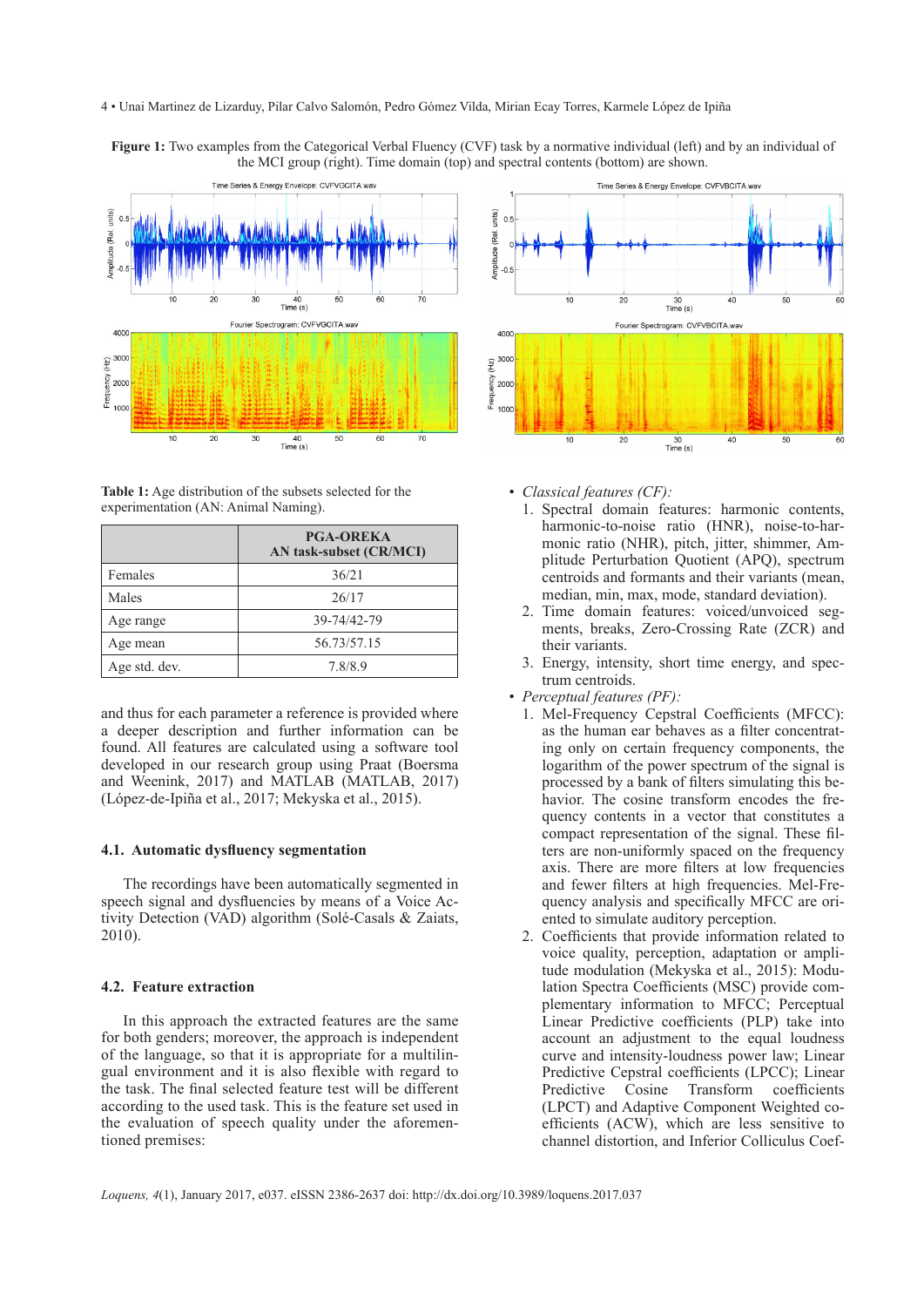ficients (ICC), which analyze amplitude modulations in voice using a biologically inspired model of the inferior colliculus. These features are sometimes extended by their first and second order time derivatives ( $\Delta$  and  $\Delta\Delta$ , respectively).

- *Non-linear features (NLF):* 
	- 1. Fractal Dimension, Shannon Entropy, and Multiscale Permutation Entropy have been calculated (López-de-Ipiña et al., 2017).

# **4.3. Automatic selection of features by Mann-Whitney U-test**

In this step the best features are automatically selected in regard to a common significance level. Thus, automatic feature selection is performed by Mann-Whitney U-test with a  $p$  value  $\leq 0.1$  in order to get a larger set for the second phase of feature selection (MATLAB, 2017).

#### **4.4. Automatic selection of features by WEKA**

Then a new selection phase is carried out using WEKA, which is a collection of machine learning algorithms for data mining tasks (WEKA, 2017). The functional used is the *SVMAttributeEval* algorithm. This provides a selection by analyzing the feature set.

# **4.5. Feature normalization by WEKA**

During the preprocessing of data, all the features are normalized by WEKA, which is a standard software package.

#### **4.6. Automatic classification**

Four classifiers have been used: k-Nearest Neighbors (k-NN), Support Vector Machines (SVM's), Multilayer Perceptrons (MLP's) with *L* layers and *N* neurons, and a Convolutional Neural Network (CNN) with *L* layers of *N* neurons, a convolution of *cxc* and a pool of *pxp* (Eibe et al., 2016).

The WEKA software suite (WEKA, 2016) was used to carry out the experiments. The results were evaluated using the merit figure known as Accuracy (%). For training and validation steps we used k-fold cross-validation with  $k=10$  (Picard & Cook, 1984). The results of the validation process are summarized in Figure 2.

#### **5. RESULTS AND DISCUSSION**

# **5.1. Animal Names**

Around 40 speech samples were used in the experimentation for the MCI group and 60 for the control group

**Figure 2:** Accuracy (%) for classes and selected classifiers: k-Nearest Neighbors (KNN), Support Vector Machines (SVM), Multilayer Perceptron (MLP) with *L* layers and *N* neurons and a Convolutional Neural Network (CNN).



(CR), both from PGA-OREKA (see Table 1). Initially, the number of features included in the study was about 920 (473 for speech and 447 for dysfluencies), obtained at a sampling frequency of 22.05 kHz. After a normalization step, an automatic feature selection was performed based on a non-parametric Mann-Whitney U-test with a *p* value < 0.1, after which the feature set was reduced to 150. In the second optimization step, the attribute selection algorithm *SVMAttributeEval* of WEKA yielded about 80 features that are finally used in the experiments. The proposed feature set includes features from all the feature types described in Subsection 4.2 for speech and dysfluencies.

Figure 2 shows the results of the automatic separation in two classes, MCI and CR. The merit figure Accuracy  $(%)$  is evaluated for all the classifiers detailed in Subsection 4.6. The integration of dysfluency analysis outperforms previous results (López-de-Ipiña et al., 2015) for most classifiers. The results are acceptable, robust, and balanced for all the classifiers (average of 75%). The deep learning option with CNN yields the best results for a configuration of 2 layers of 20 neurons, a convolution of  $3 \times 3$  and a pool of  $2 \times 2$ . This option outperforms MLP for 2 layers of 100 neurons.

## **5.2. Comparing the performance of AN, PD and SS classifiers**

The evaluation of the models has been carried out with the balanced subsets: PGA-OREKA, MINI-PGA and AZTIAHORE.

In the first stage all the 473 features described in Section 3 were extracted: (a) 70 classic, (b) 60 perceptual, (c) 180 advanced perceptual and (d) 30 non-linear. Then, an automatic feature selection was carried out and the number of features was reduced to around 60% for Animal Naming (AN), 50% for Picture Description (PD), and 40% for Spontaneous Speech (SS). Finally, an automatic classification by the classifiers was performed by means of a cross-validation (for the tasks SS, AN and PD) as described in Section 3. The attained global classification accuracy rates for the three tasks (%Accuracy) are shown in Table 2.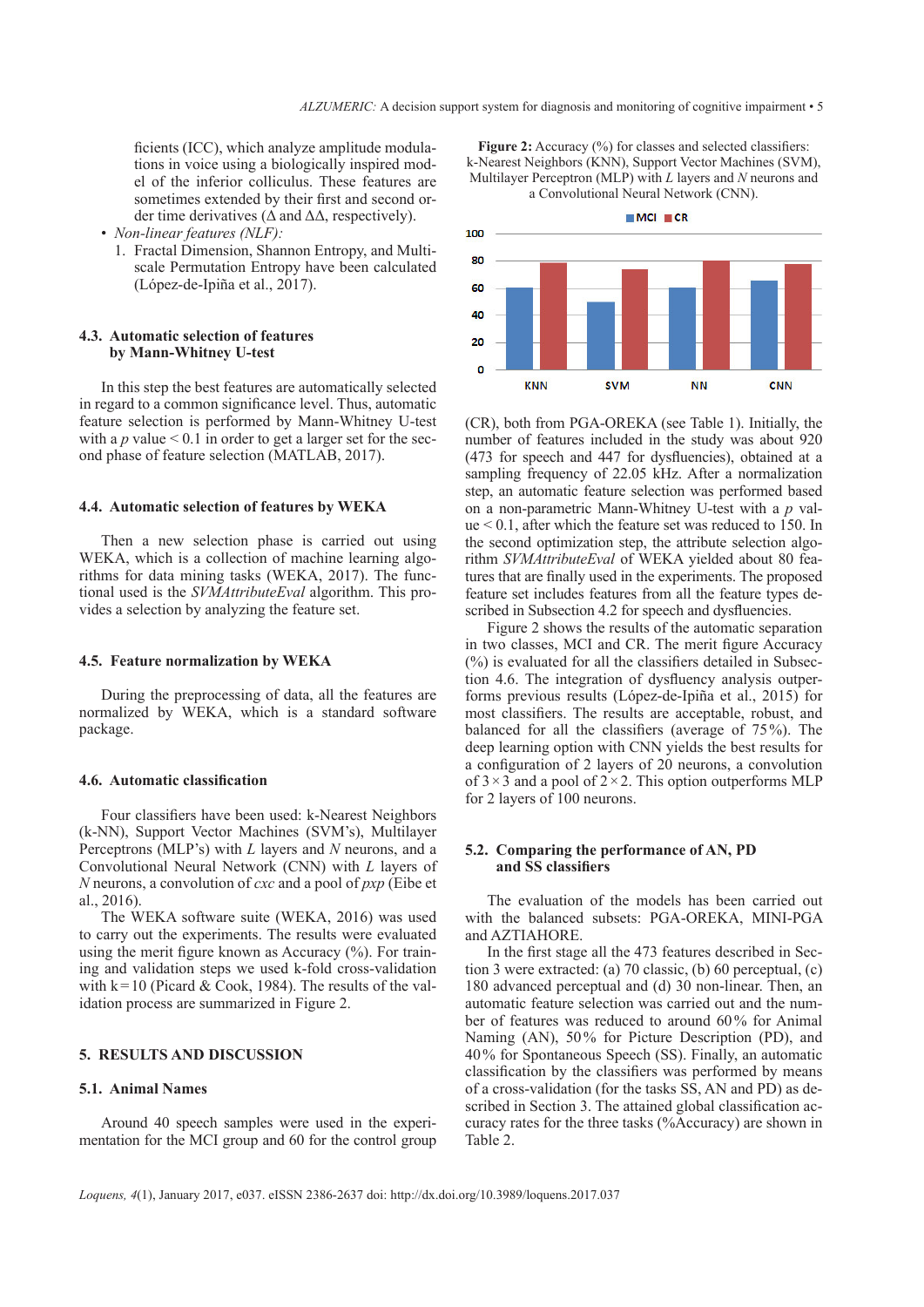6 • Unai Martinez de Lizarduy, Pilar Calvo Salomón, Pedro Gómez Vilda, Mirian Ecay Torres, Karmele López de Ipiña

**Table 2:** Recognition rate accuracy (%Acc) for the three tasks with the best classifiers.

| <b>Task</b> | $%$ Acc |
|-------------|---------|
| SS          | 95      |
| AN          | 80      |
| PD          | 94      |

Summarizing the results in the table:

- The best global results are obtained for the Spontaneous Speech (SS) task (Accuracy=95%). This is mainly due to the relevant emotional level of the recording obtained in a relaxing atmosphere, the presence of subtle cognitive changes in the signal due to a more open language, and the inclusion of AD patients instead of MCI subjects.
- The Animal Naming task (AN) shows the lowest results (82%). This is mainly due to the restricted task that could be an easier exercise for people with MCI and the inclusion of MCI subjects instead of AD patients.
- In the case of the Picture Description task (PD), despite the small size of the set, the results are significantly good: 94%.
- The results for the tasks AN and PD are promising and require validation on larger sample sets.

## **6. CONCLUSIONS**

The automatic integration of the most relevant features by Convolutional Neural Networks (CNN) provides useful information not available from statistical tests. This work presents a novel proposal based on a platform *(ALZUMERIC)* used to collect and automatically analyze speech and dysfluencies in order to support MCI and AD diagnosis. Regarding the platform the following conclusions may be drawn:

- The system is friendly and easy to use.
- It is a valuable platform to objectify the patient's state and evolution for the clinician.
- The novel specific features (linear and non-linear) are very useful for a multilingual and multicultural environment, because they are independent from the language.
- The configurable options are very useful, especially for health professionals.
- The results are easy to interpret and manage.
- In this approach the extracted features are the same for both genders.
- It is also flexible with regard to the task.
- The final selected feature test will be different with regard to the used task.

Regarding the analysis methods, it may be said that a non-linear multi-feature modeling is presented based on the selection of the most relevant features by statistical tests (under medical criteria) and automatic attribute selection: Mann-Whitney U-test and Support Vector Machine Attribute (SVM) evaluation. The approach includes deep learning by means of CNN. The results are encouraging and open a new research perspective.

# **ACKNOWLEDGMENTS**

This work has been supported by FEDER and MICINN, TEC2016-77791-C4-2-R, and UPV/EHU-Basque Research Groups IT11156.

## **REFERENCES**

- Alzheimer's Disease International (2015). World Alzheimer Report 2015. Retrieved from [https://www.alz.co.uk/research/WorldAlz](https://www.alz.co.uk/research/WorldAlzheimerReport2015.pdf)[heimerReport2015.pdf](https://www.alz.co.uk/research/WorldAlzheimerReport2015.pdf)
- Boersma, P., & Weenink, D. (2017). *Praat: doing phonetics by computer* [Computer program]. Retrieved from [http://www.praat.](http://www.praat.org) [org](http://www.praat.org)
- CITA-Alzheimer Foundation, PGA Project (2017). Retrieved from <http://www.cita-alzheimer.org/investigacion/proyectos>
- Dingemanse, M., Torreira, F., & Enfield, N. J. (2013). Is 'Huh?' a universal word? Conversational infrastructure and the convergent evolution of linguistic items. *PLOS ONE, 8*(11): e78273. [doi.org/10.1371/journal.pone.0078273](http://dx.doi.org/10.1371/journal.pone.0078273)
- Eibe, F., Mark, A., Hall, I., & Witten, H. (2016) (4th ed). The WEKA Workbench. Online Appendix for I. Witten, E. Frank, M. Hall, & C. Pal (Eds.), *Data mining: Practical machine learning tools and techniques.* New York: Elsevier, Morgan Kaufmann.
- Faundez-Zanuy, M., Hussain, A., Mekyska, J., Sesa-Nogueras, E., Monte-Moreno, E., Esposito, A., … Lopez-de-Ipiña, K. (2013). Biometric applications related to human beings: There is life beyond security. *Cognitive Computation, 5*(1), 136-151. [doi.](http://dx.doi.org/10.1007/s12559-012-9169-9) [org/10.1007/s12559-012-9169-9](http://dx.doi.org/10.1007/s12559-012-9169-9)
- Gómez-Vilda P., Rodellar-Biarge, V., Nieto-Luis, V., López-de-Ipiña, K., Álvarez-Marquina, A., Martínez-Olalla, R., … Martínez-Lage, P. (2015). Phonation biomechanic analysis of Alzheimer׳s Disease cases. *Neurocomputing, 167,* 83-93. [doi.](http://dx.doi.org/10.1016/j.neucom.2015.03.087) [org/10.1016/j.neucom.2015.03.087](http://dx.doi.org/10.1016/j.neucom.2015.03.087)
- Klimova, B., Maresova, P., Valis, M., Hort J., & Kuca, K. (2015). Alzheimer's disease and language impairments: Social intervention and medical treatment. *Clinical Interventions in Aging, 10,* 1401–1408. [doi.org/10.2147/CIA.S89714](http://dx.doi.org/10.2147/CIA.S89714)
- Laske, C., Sohrabi, H. R., Frost, S. M., López-de-Ipiña, K., Garrard, P., Buscema, M. … O'Bryant, S. E. (2015). Innovative diagnostic tools for early detection of Alzheimer's disease. *Alzheimer & Dementia, 11*(5), 561-578. [doi.org/10.1016/j.jalz.2014.06.004](http://dx.doi.org/10.1016/j.jalz.2014.06.004)
- Lezak, M. D., Howieson, D. B., Bigler, E. D., & Tranel, D. (2012) (5th ed.). *Neuropsychological assessment*. Oxford: Oxford University Press.
- López-de-Ipiña K., Alonso, J.-B., Manuel Travieso, C., Solé-Casals, J., Egiraun, H., Faundez-Zanuy, M., … Martinez de Lizardui, U. (2013). On the selection of non-invasive methods based on speech analysis oriented to automatic Alzheimer disease diagnosis. *Sensors, 13,* 6730–6745. [doi.org/10.3390/s130506730](http://dx.doi.org/10.3390/s130506730)
- López-de-Ipiña, K., Martínez-de-Lizarduy, U., Barroso, N., Ecay-Torres, M., Martínez-Lage, P., Torres, F., & Faundez-Zanuy, M. (2015). Automatic analysis of Categorical Verbal Fluency for Mild Cognitive impartment detection: A non-linear language independent approach. (2015). *4th International Work Conference on Bioinspired Intelligence (IWOBI)*, 1, 101-104. [doi.](http://dx.doi.org/10.1109/IWOBI.2015.7160151) [org/10.1109/IWOBI.2015.7160151](http://dx.doi.org/10.1109/IWOBI.2015.7160151)
- López-de-Ipiña, K., Martinez de Lizarduy, U., Calvo, P., Beita, B., García-Melero, J., Ecay-Torres, M., … Faundez-Zanuy, M.